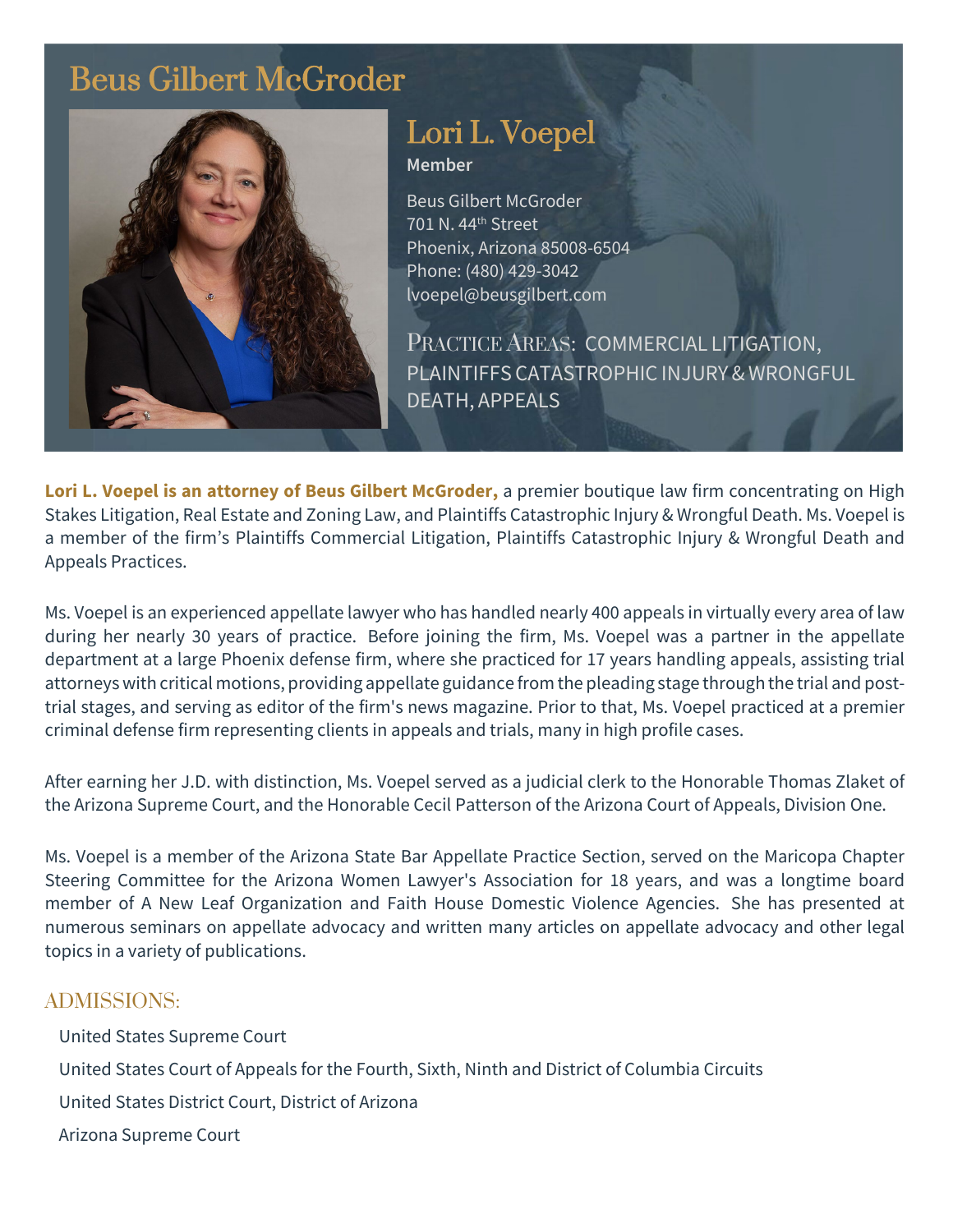# EDUCATION:

- Northern Arizona University, B.S., summa cum laude 1990, Distinguished Senior Award, competitive debate awards
- University of Arizona College of Law, J.D., magna cum laude 1993, Order of the Coif, Order of the Barristers, Fegtly Moot Court National Team and awards for outstanding appellate advocacy

# PROFESSIONAL RECOGNITION AND AWARDS:

The Best Lawyers in America©, Appellate Practice, 2018 to present

Southwest Super Lawyers, 2015 to present

Arizona's Finest Lawyers

AV Preeminent® Rated by Martindale-Hubbell

Jack Williams Appellate Achievement Award (AACJ), 2015

## PROFESSIONAL ASSOCIATIONS AND MEMBERSHIPS:

State Bar of Arizona, Appellate Practice Section, Member

Arizona Women Lawyers Association Maricopa Chapter Steering Committee (2003-2021) Executive Committee (2006-2010) State Board (2004-2007)

Horace Rumpole Inn of Court, Program Chair

Arizona Supreme Court, Criminal Rules Committee Member (2001-2003)

Ladder Down Program (2013)

#### COMMUNITY AND PHILANTHROPY.

A New Leaf Organization (formerly PREHAB of Arizona) Board of Directors (2000-2013) Chair, Government Affairs Committee (2002-2010) Secretary (2004-2005)

Faith House Domestic Violence Agencies, Board of Directors (1998-2000)

## REPRESENTATIVE PUBLISHED OPINIONS:

*Fidelity Nat. Title Ins. Co. v. Osborn III Partners, LLC,* 483 P.3d 237 (Ariz. App. 2021)

*Angulo-Murrieta v. City of Yuma, et al.*, 484 P.3d 665 (Ariz. App. 2021)

*France v. Indus. Comm'n of Ariz.,* 481 P.3d 1162 (Ariz. 2021)

*Hamberlin v. State (Ariz. Game and Fish Dept.),* 465 P.3d 521 (Ariz. App. 2020)